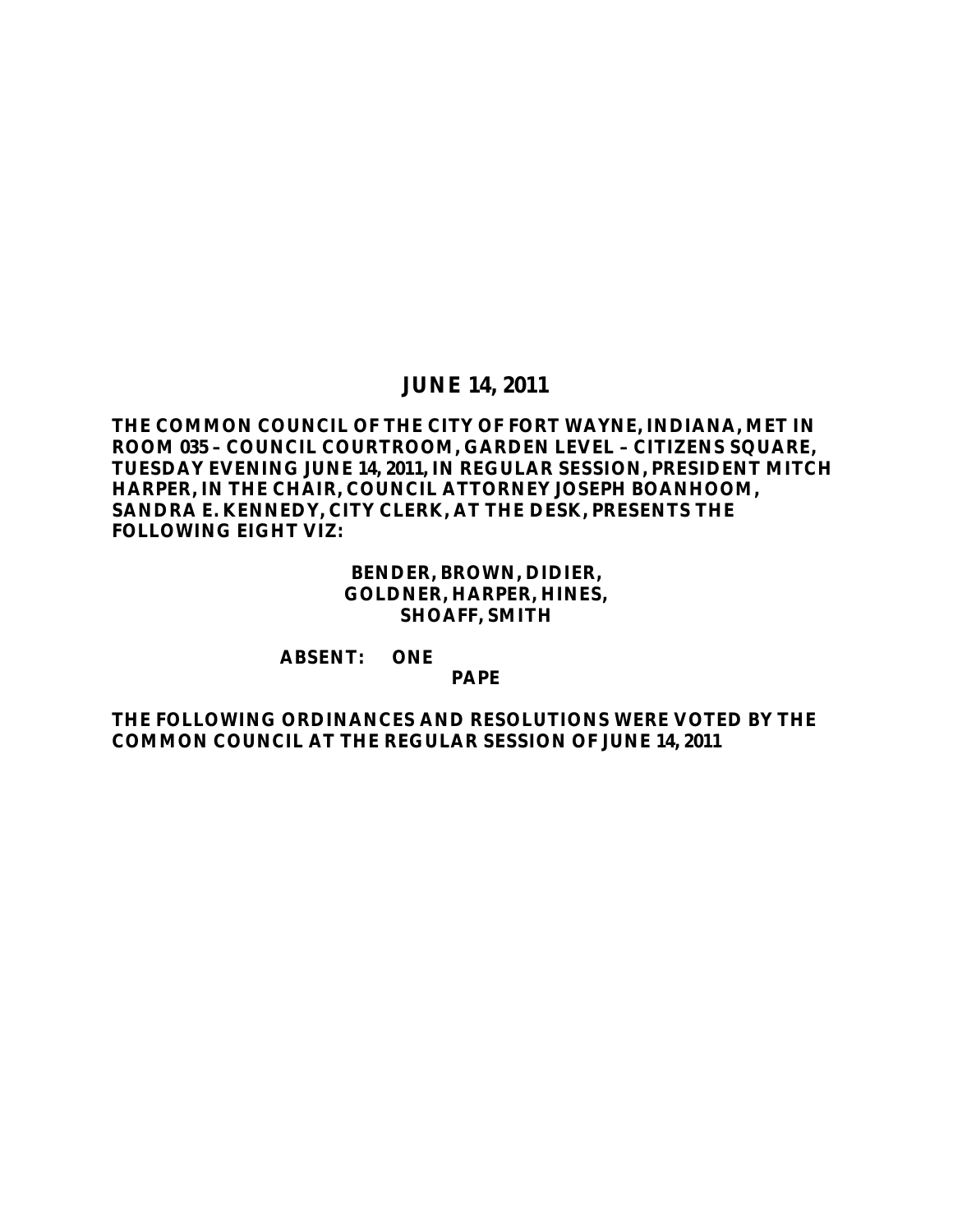# **ORDINANCES AND RESOLUTIONS UP FOR PASSAGE**

# **CITY UTILITIES COMMITTEE**

**ACTION**

**No Ordinances or Resolution up for passage**

# **FINANCE COMMITTEE**

*Thomas E. Smith - Chair Elizabeth M. Brown – Co-Chair All Council Members*

**ACTION**

**DO PASS R-11-06-03 DECLARATORY RESOLUTION NO. R-28-11**

**A DECLARATORY RESOLUTION designating an "Economic Revitalization Area" under I.C. 6-1.1-12.1 for property commonly known as 9403 Avionics Drive, Fort Wayne, Indiana 6802 (Vital Nonwovens)**

**Total cost of \$1,225,000** 

**EIGHT AYES: BENDER, BROWN, DIDIER, GOLDNER, HARPER, HINES, SHOAFF, SMITH ONE ABSENT: PAPE**

**DO PASS R-11-06-05 DECLARATORY RESOLUTION NO. R-29-11**

**A DECLARATORY RESOLUTION designating an "Economic**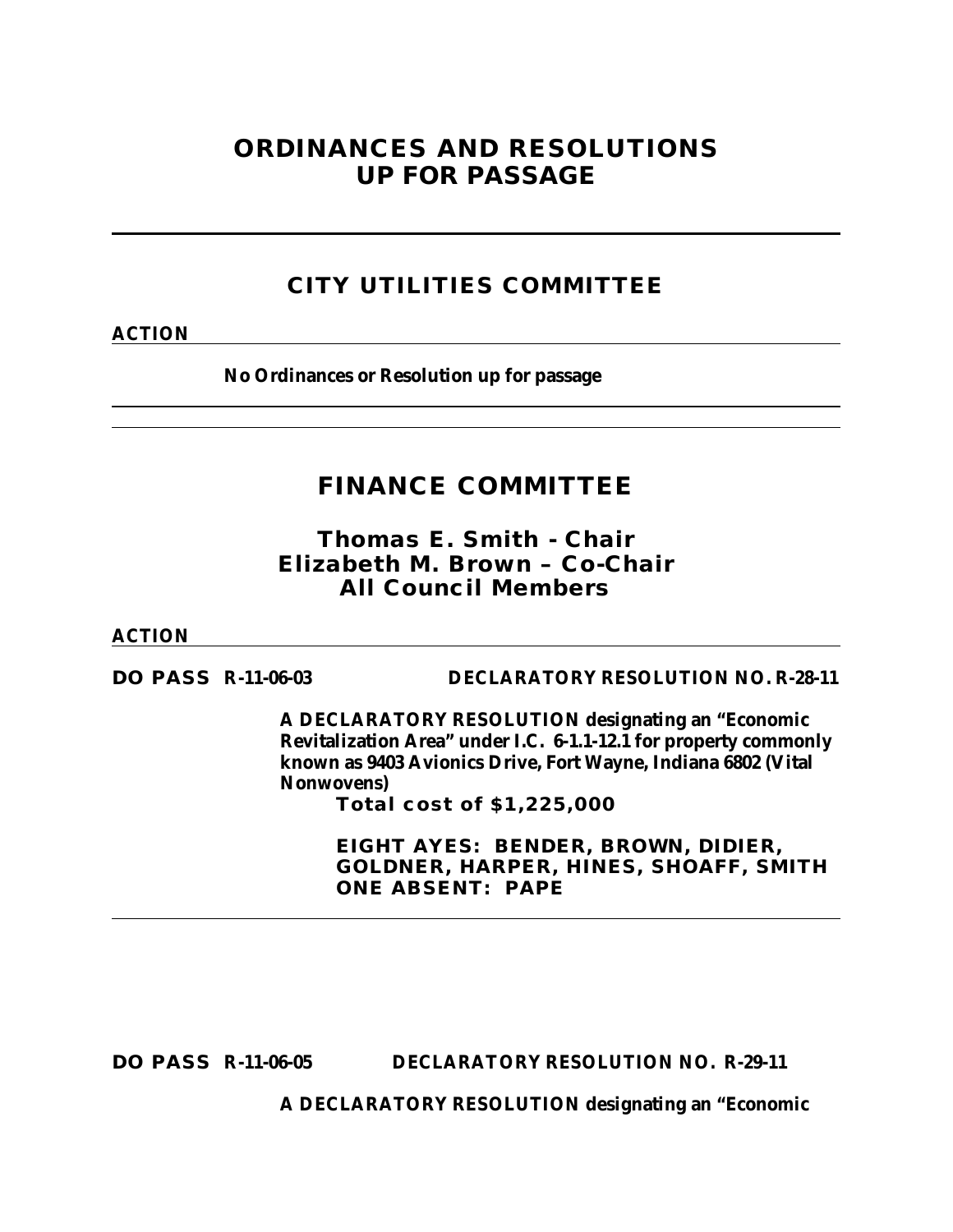**Revitalization Area" under I.C. 6-1.1-12.1 for property commonly known as 5211 Industrial Road, Fort Wayne, Indiana 6825 (Pyromation, Inc.)**

**Total cost of \$3,325,000 EIGHT AYES: BENDER, BROWN, DIDIER, GOLDNER, HARPER, HINES, SHOAFF, SMITH ONE ABSENT: PAPE**

#### **DO PASS R-11-06-07 DECLARATORY RESOLUTION NO. R-30-11**

**A DECLARATORY RESOLUTION designating an "Economic Revitalization Area" under I.C. 6-1.1-12.1 for property commonly known as 3005 Commercial Road, Fort Wayne, Indiana 46809 (FXI, Inc.)**

**Total cost of \$7,000,000 EIGHT AYES: BENDER, BROWN, DIDIER, GOLDNER, HARPER, HINES, SHOAFF, SMITH ONE ABSENT: PAPE**

#### **DO PASS R-11-06-09 DECLARATORY RESOLUTION NO. R-32-11**

**A DECLARATORY RESOLUTION designating an "Economic Revitalization Area" under I.C. 6-1.1-12.1 for property commonly known as 3625 Independence Drive, Fort Wayne, Indiana 46825 (Peg Perego USA, Inc.)**

**Total cost of \$4,000,000 EIGHT AYES: BENDER, BROWN, DIDIER, GOLDNER, HARPER, HINES, SHOAFF, SMITH ONE ABSENT: PAPE**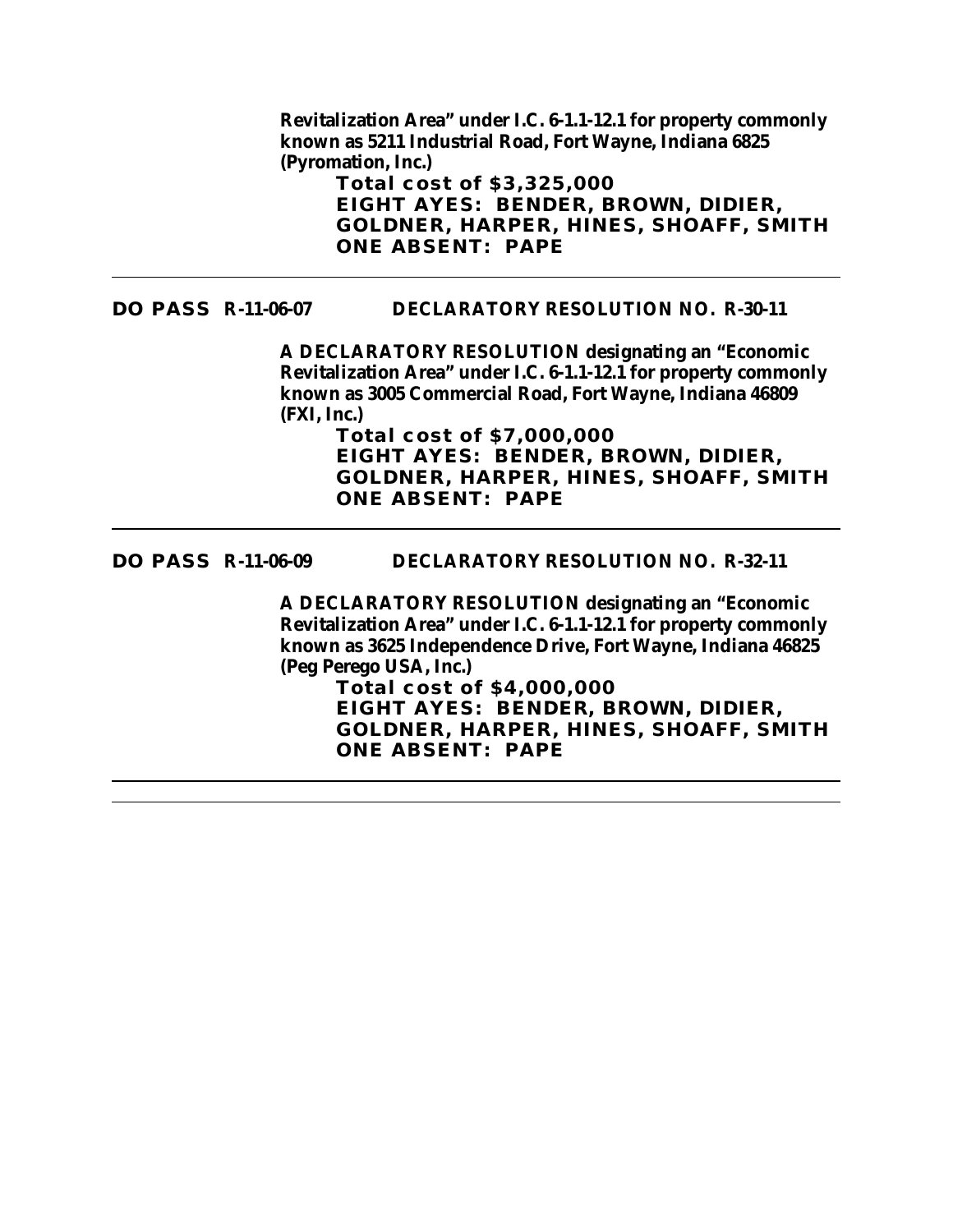# **REGULATIONS COMMITTEE**

## *John Shoaff – Chair Thomas F. Didier – Co-Chair All Council Members*

#### **ACTION**

**DO PASS Z-11-04-14 ZONING MAP ORDINANCE NO. Z-10-11**

**AN ORDINANCE amending the City of Fort Wayne Zoning Map No. P-42 (Sec. 18 of St. Joseph Township) Rezone approximately 3.542 acres of property at 6932 North Clinton Street – to redevelop the property for senior housing**

> **EIGHT AYES: BENDER, BROWN, DIDIER, GOLDNER, HARPER, HINES, SHOAFF, SMITH ONE ABSENT: PAPE**

**DO PASS Z-11-04-15 ZONING MAP ORDINANCE NO. Z-11-11**

**AN ORDINANCE amending the City of Fort Wayne Zoning Map No. 0-46 (Sec. 12 of Washington Township) Rezone property on the 1500 block of Cook Road – to redevelop the property for apartments EIGHT AYES: BENDER, BROWN, DIDIER, GOLDNER, HARPER, HINES, SHOAFF, SMITH ONE ABSENT: PAPE**

**DO PASS G-11-04-16 (AS AMENDED) GENERAL ORDINANCE NO. G-18-11**

**AN ORDINANCE amending the Thoroughfare Plan of the City Comprehensive ("Master") Plan by vacating public right-of-way**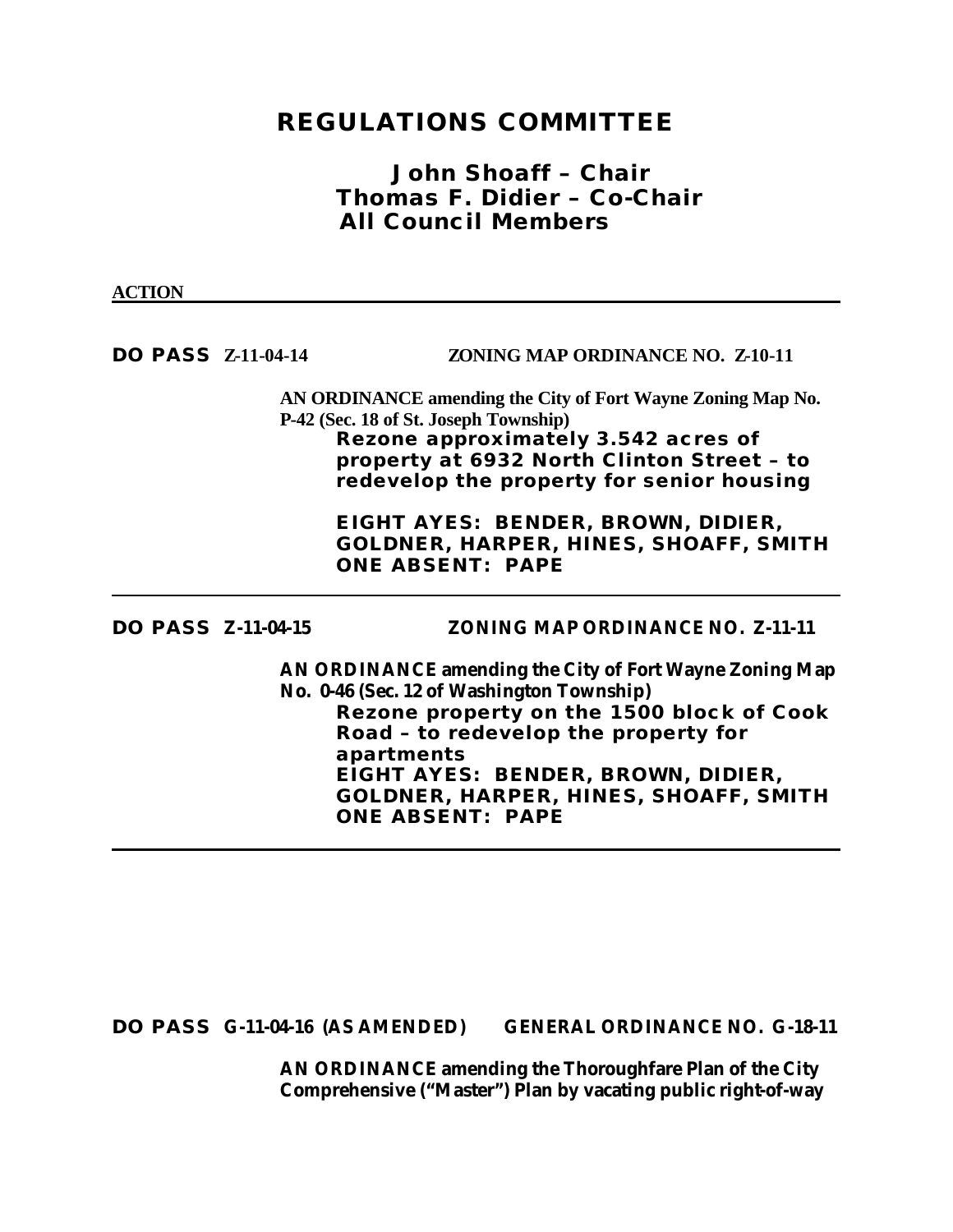**132 East Berry Street – the alley no longer**

**Right-of-way to be vacated is located south of** 

**Serves its original intent EIGHT AYES: BENDER, BROWN, DIDIER, GOLDNER, HARPER, HINES, SHOAFF, SMITH ONE ABSENT: PAPE**

#### **DO PASS R-11-05-22 RESOLUTION NO. R-27-11**

**RESOLUTION of Fort Wayne Common Council concerning the financing and refinancing of Economic Development Facilities by Allen County, Indiana, for Indiana Institute of Technology, Inc. EIGHT AYES: BENDER, BROWN, DIDIER, GOLDNER, HARPER, HINES, SHOAFF, SMITH ONE ABSENT: PAPE**

# **PUBLIC WORKS COMMITTEE**

*Karen E. Goldner - Chair Tim Pape – Co- Chair All Council Members*

#### **ACTION**

**DO PASS S-11-05-12 SPECIAL ORDINANCE NO. S-115-11**

**AN ORDINANCE approving RFP #7316-11 – W.O. #12258 – Rothermere Drive Concrete Reconstruction between Garcia Concrete and the City of Fort Wayne, Indiana, in connection with the Board of Public Works**

**Total cost of \$147,181 EIGHT AYES: BENDER, BROWN, DIDIER, GOLDNER, HARPER, HINES, SHOAFF, SMITH ONE ABSENT: PAPE**

**DO PASS S-11-05-13 SPECIAL ORDINANCE NO. S-116-11**

**AN ORDINANCE approving RFP #7314-2011 – Resurfacing Package B-2011 Work Order No. 12220 between E&B Paving and the City of Fort Wayne, Indiana, in connection with the Board of**